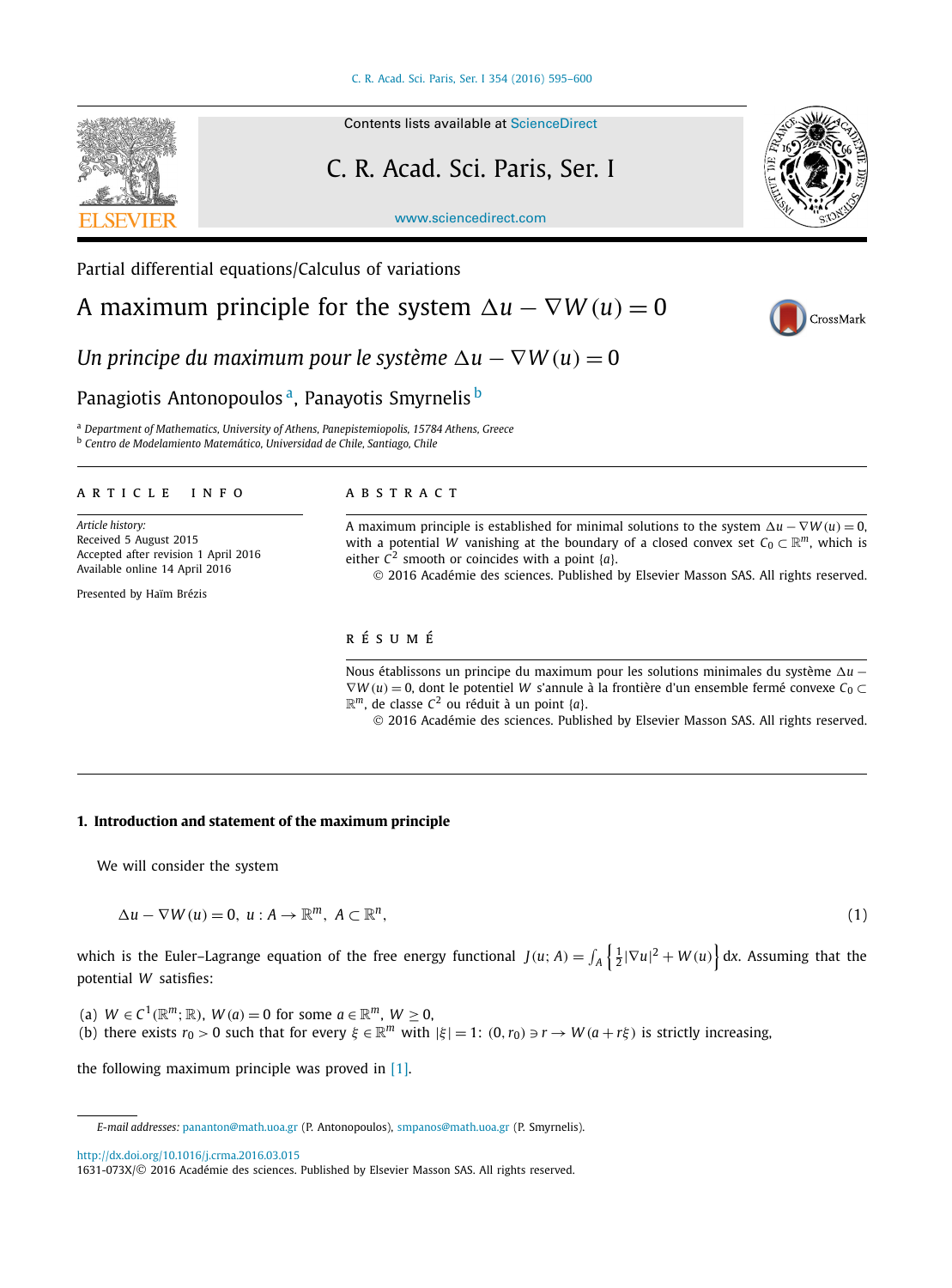**Theorem 1.1.** Let  $A \subset \mathbb{R}^n$  be an open, connected, bounded set, with  $\partial A$  Lipschitz, and suppose that  $v(\cdot) \in W^{1,2}(A; \mathbb{R}^m) \cap L^{\infty}(A; \mathbb{R}^m)$ *minimizes J(u*; *A) subject to its boundary conditions on ∂ A:*

 $J(v; A) = min{J(u; A): u = v \text{ on } \partial A}.$ 

Then, if there holds  $|v(x) - a| < r$  on  $\partial A$ , for some  $r > 0$  with  $0 < 2r < r_0$ , there also holds  $|v(x) - a| < r$  on A.

The scope of this paper is to establish a generalization of Theorem 1.1, by considering potentials *W* that vanish at the boundary of a closed convex set  $C_0 \subset \mathbb{R}^m$ , which is either  $C^2$  smooth or coincides with a point {*a*}. We mention that the convexity assumption is essential for similar problems involving systems of PDEs (cf. [\[6,12,13\]\)](#page-4-0). Assuming that

- (i)  $W \in C^1(\mathbb{R}^m; \mathbb{R})$ , with  $W\big|_{\partial C_0} = 0$ ,  $W \ge 0$  on  $\mathbb{R}^m \setminus C_0$ ,
- (ii) there exists  $r_0 > 0$  such that for every outer unit normal vector  $\xi$  at the point  $p \in \partial C_0$  ( $|\xi| = 1$ , if  $C_0 = \{a\}$ ):  $(0, r_0) \ni$  $r \rightarrow W(p+r\xi)$  is increasing, and moreover  $W(p+r_0\xi) > 0$ ,

we can state the following maximum principle.

**Theorem 1.2.** Let  $A \subset \mathbb{R}^n$  be an open, connected, bounded set, with  $\partial A$  Lipschitz, and  $v \in W^{1,2}(A; \mathbb{R}^m) \cap L^{\infty}(A; \mathbb{R}^m)$ . Suppose that *v minimizes J(u*; *A) subject to its boundary conditions on ∂ A,*

 $J(v; A) = min{J(u; A): u = v \text{ on } \partial A}.$ 

*Then, if there holds*

$$
d(x) := d(v(x), C_0) \le r \text{ on } \partial A, \text{ for some } r > 0 \text{ with } 0 < 2r \le r_0,
$$
\n
$$
(2)
$$

*where d is the Euclidean distance, there also holds*

$$
d(x) \le r \text{ on } A. \tag{3}
$$

*Moreover, the attainment of equality in* (3) *at an interior point of A,*<sup>1</sup>

 $d(\hat{x}) = r$ , *for some*  $\hat{x} \in A$ , (4)

implies that  $d(x) = r$ ,  $\forall x \in A$ , and in addition if  $C_0$  is strictly convex,  $v(x) \equiv$  constant in A.

The following extension is also true:

**Theorem 1.3.** Let  $A \subset \mathbb{R}^n$  be an open, connected, bounded set, with  $\partial A$  Lipschitz, and let  $\partial_D A \neq \emptyset$  be a Lipschitz portion of  $\partial A$ . Assume that  $v(\cdot) \in W^{1,2}(A; \mathbb{R}^m) \cap L^{\infty}(A; \mathbb{R}^m)$  minimizes  $J(u; A)$  subject to its boundary conditions on  $\partial_D A$ :  $J(v; A) = \min\{J(u; A) :$  $u = v$  on  $\partial_D A$ . Then, the condition  $d(v(x), C_0) \le r$  on  $\partial_D A$ ,  $0 < 2r \le r_0$ , implies the same conclusions as in Theorem 1.2 above.

Note that the strict monotonicity assumption (b) in Theorem 1.1 has been weakened. Theorem 1.2 is a corollary of the replacement result established in [Lemma 3.2](#page-2-0) below. For  $u(\cdot) \in W^{1,2}(A; \mathbb{R}^m) \cap L^{\infty}(A; \mathbb{R}^m)$ , satisfying the boundary condition  $(2)$ , it is shown that if  $d(u(x), C_0) > r$  on a non-negligible subset, then there exists a map  $\tilde{u}$  coinciding with *u* on  $\partial A$ , and having less energy. To construct the competitor  $\tilde{u}$ , we utilize the following decomposition of  $u$ :

$$
u(x) = p(x) + (u(x) - p(x)),
$$
\n(5)

where  $p(x) := p(u(x))$  is the projection of  $u(x)$  onto  $C_0$ . Next, we define the distance function  $d(x) := d(u(x), C_0) = |u(x) - u(x)|$  $p(x)$ , and consider a deformation of *u* of the form:

$$
\tilde{u}(x) = p(x) + g(d(x))(u(x) - p(x)),
$$
\n(6)

where  $g : \mathbb{R} \to [0, \infty)$  is a suitable locally Lipschitz function. We point out that the above expression of  $\tilde{u}$  by-passes the difficulty encountered in [\[1\],](#page-4-0) which utilizes the normal vector:  $n(x) := \frac{u(x)-a}{|u(x)-a|}$  if  $u(x) \neq a$ , and  $n(x) := 0$  if  $u(x) = a$ , and the polar representations of u (respectively  $\tilde{u}$ ):  $u(x) = a + |u(x) - a|n(x)$  (resp.  $\tilde{u}(x) = a + f(|u(x) - a|)n(x)$ ), with  $f : \mathbb{R} \to [0, \infty)$ , locally Lipschitz. Indeed, from (6), the computation of |∇*u*˜| is elementary. In addition, the decomposition (5) allows us to deal in one shot with the point case (where  $p(x) \equiv a$ , cf. Theorem 1.1), as well as with the case of smooth convex sets.

<span id="page-1-0"></span>

<sup>1</sup> We are indebted to A. Savas-Halilaj for suggesting the use of the usual maximum principle at this point. The strong maximum principle part of the theorem follows from the usual maximum principle as developed in [\[12\]](#page-5-0) and [\[13\].](#page-5-0)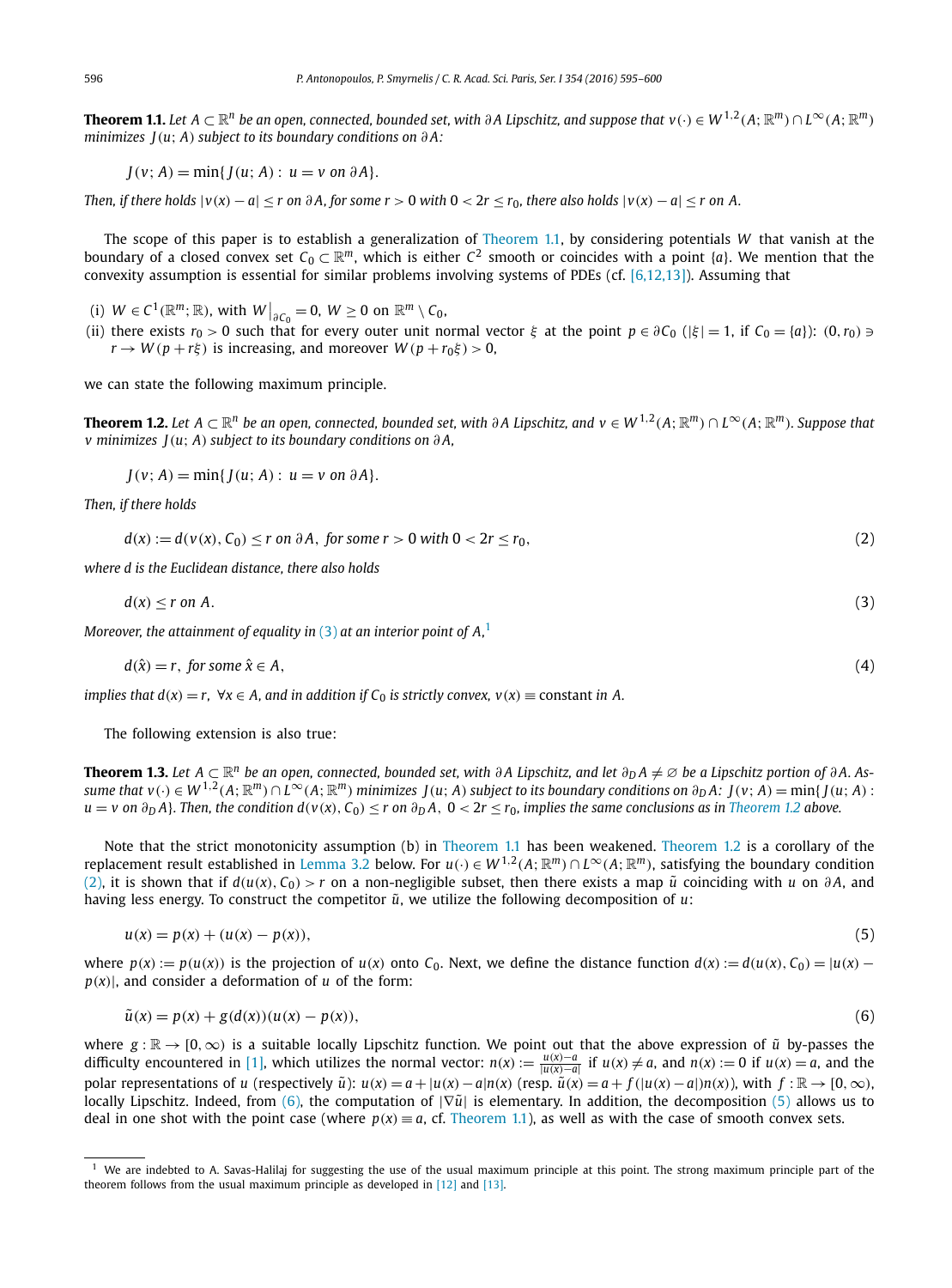#### <span id="page-2-0"></span>**2. Comparison with the usual maximum principle**

 $2$  The theorems above are different from the usual maximum principle in the following respects:

- (a) *W* is not convex, hence the usual maximum principle is not valid even for the scalar case  $m = 1$ ;
- (b) the monotonicity condition (ii) on *W* is extremely mild, and allows applicability in situations where degeneracy is natural (cf. [\[3\]\)](#page-4-0);
- (c) the usual maximum principle is a calculus fact and applies to *all* solutions. This is not true for the result above.

Consider the O.D.E.

$$
u'' - W'(u) = 0, \ u : \mathbb{R} \to \mathbb{R}, \text{ with } W : \mathbb{R} \to \mathbb{R}, \ W(u) = \frac{1}{4}(u^2 - 1)^2. \tag{7}
$$

Notice that (7) has periodic solutions for  $r > 0$  as small as desired such that min<sub>R</sub>  $u = -1 + r$  and max<sub>R</sub>  $u = 1 - r$ . By choosing  $A = (0, T)$  such that  $u(0) = u(T) = 1 - r$ , and  $C_0 = \{1\}$ , we see that [Theorem 1.1](#page-1-0) does not apply to these solutions. Similarly, for the potential  $H(u) = 1 + \cos(\pi u)$ , and for  $C_0 = [1, 3]$ , the previous periodic solution *u* does not satisfy the maximum principle of [Theorem 1.2.](#page-1-0)

The following example shows that [Theorem 1.1](#page-1-0) does not apply even to local minimizers (stable solutions to [\(1\),](#page-0-0) defined in terms of the definiteness of sign of the second variation). Consider the scalar P.D.E.

$$
\epsilon^2 \Delta u - W'(u) = 0 \text{ in } \Omega, \left. \frac{\partial u}{\partial n} \right|_{\partial \Omega} = 0,
$$
\n(8)

where *W* is as in (7) above and  $\Omega$  is a dumbbell domain. It is well known (cf. [\[5,9,10\]\)](#page-4-0) that for  $\epsilon > 0$  sufficiently small, (8) has a stable solution which on the left and right of the neck is as close to  $-1$  and  $+1$ , respectively, as desired (by taking  $\epsilon$  > 0 sufficiently small). By choosing the set *A* =  $\Omega \setminus B$ , with *B* ⊂  $\Omega$  a closed ball located on the right of the neck, and  $\partial p A = \partial B$ , we can secure that  $|u(x) - 1| \le r$  on  $\partial p A$ , and therefore we see that [Theorem 1.3](#page-1-0) does not apply.

The solutions to [\(1\)](#page-0-0) for which [Theorems 1.2 and](#page-1-0) 1.3 apply are usually called *minimal*. They have the property that they minimize the free energy with respect to their Dirichlet values on the boundary of any open bounded subset of their domain of definition. This is reminiscent of a familiar property of minimal surfaces. That it is shared by the minimal solutions is not surprising, since the functional *J* is linked to the perimeter functional if scaled appropriately. More precisely, it is well known that the Gamma limit under a blow-down of *J* is the perimeter functional (cf. [\[11\]](#page-5-0) for the scalar case, and [\[2\]](#page-4-0) for the vector), and that the level sets of the rescaled minimizers converge to minimal surfaces.

#### **3. Proof of the maximum principle**

In what follows  $C_0 \subset \mathbb{R}^m$  is a closed convex set, which is either  $C^2$  smooth or coincides with a point  $\{a\}$ . We first compute  $|\nabla \tilde{u}|^2$  for the map  $\tilde{u}$  defined in [\(6\),](#page-1-0) utilizing the properties of the projection  $p(x)$ .

**Proposition 3.1.** Let  $A \subset \mathbb{R}^n$  open and bounded, with Lipschitz boundary, let  $u(\cdot) \in W^{1,2}(A; \mathbb{R}^m) \cap L^{\infty}(A; \mathbb{R}^m)$ , and let  $\tilde{u}(x) =$  $p(x) + g(d(x))(u(x) - p(x))$ , where  $p(x) := p(u(x))$  is the projection of  $u(x)$  onto  $C_0$ ,  $d(x) := d(u(x), C_0) = |u(x) - p(x)|$ , and  $g:\mathbb{R}\to [0,\infty)$  is a locally Lipschitz function. Then,  $\tilde{u}(\cdot)\in W^{1,2}(A;\mathbb{R}^m)\cap L^\infty(A;\mathbb{R}^m)$ , and

$$
|\nabla \tilde{u}|^2 = |\nabla p|^2 + (f'(d))^2 |\nabla d|^2 + (g(d))^2 (|\nabla (u-p)|^2 - |\nabla d|^2) + 2g(d) \sum_{i=1}^n \langle p_{x_i}, u_{x_i} - p_{x_i} \rangle,
$$

where we have set  $f(s):=sg(s).$  In addition, if  $|f'| \leq 1$  and  $0 \leq g \leq 1$ , then  $|\nabla \tilde{u}|^2 \leq |\nabla u|^2.$ 

The proof of the maximum principle is based on the following cut-off lemma:

**Lemma 3.2.** Let  $A \subset \mathbb{R}^n$ , open, bounded, connected, with  $\partial A$  Lipschitz, and let W satisfy Hypotheses (i), (ii) above. Suppose that *u*(⋅) ∈ *W*<sup>1,2</sup>(*A*; ℝ<sup>*m*</sup>) ∩ *L*<sup>∞</sup>(*A*; ℝ<sup>*m*</sup>)*. If the following <i>two conditions hold,* 

(I) *d*(*x*) := *d*(*u*(*x*), *C*<sub>0</sub>) ≤ *r* on  $\partial A$ , 0 < 2*r* ≤ *r*<sub>0</sub>,

(II)  $\mathcal{L}^n(A \cap \{d(x) > r\}) > 0$  ( $\mathcal{L}^n(E)$ , the *n*-dimensional Lebesgue measure),

*then, there is*  $\tilde{u}(\cdot) \in W^{1,2}(A; \mathbb{R}^m) \cap L^{\infty}(A; \mathbb{R}^m)$  *such that* 

<sup>&</sup>lt;sup>2</sup> We want to thank Prof. N.D. Alikakos for providing the examples of this section.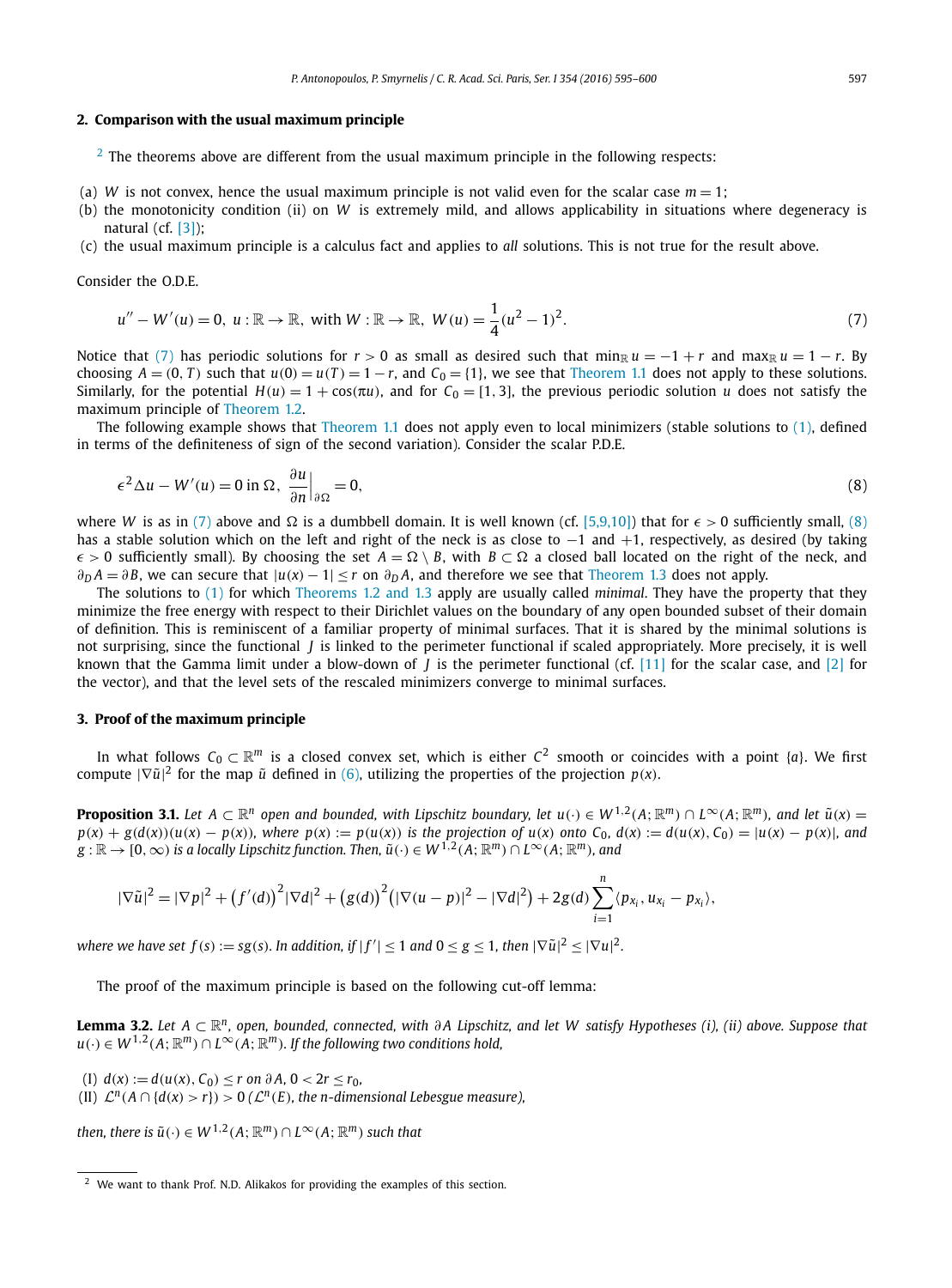<span id="page-3-0"></span>
$$
\tilde{u} = u \text{ on } \partial A,
$$
\n
$$
\tilde{d}(x) := d(\tilde{u}(x), C_0) \le r, \text{ on } A,
$$
\n
$$
J(\tilde{u}; A) < J(u; A).
$$
\n
$$
(9c)
$$

**Proof. Case 1.** We will first establish the lemma under the additional hypothesis:

$$
d(x) \le r_0. \tag{10}
$$

The argument here is easy since u stays in the monotonicity region of W about C<sub>0</sub>. Let  $f(s) = min\{s, r\} = g(s)s$ . Clearly,  $|f'| \le 1$  and  $0 \le g \le 1$ . By [Proposition 3.1,](#page-2-0)  $\tilde{u}(x) = p(x) + g(d(x))(u(x) - p(x))$  satisfies

$$
\int_{A} |\nabla \tilde{u}(x)|^2 dx \le \int_{A} |\nabla u(x)|^2 dx.
$$
\n(11)

Having a closer look we see that in case of equality in  $(11)$ , then

$$
0=\int_A |\nabla \tilde{u}|^2 dx-\int_A |\nabla u|^2 dx\leq \int_A |\nabla d|^2((f'(d))^2-1)dx\leq -\int_{A\cap\{d>r\}} |\nabla d|^2 dx,
$$

from which it follows that  $\nabla d = 0$  a.e. on  $A \cap \{d > r\}$ , and therefore  $\nabla (\tilde{d} - d) = 0$  a.e. on A, where  $\tilde{d}(x) = f(d(x))$  via [\(6\).](#page-1-0) Since  $\tilde{d} - d \in W^{1,2}(A)$ , we have by connectedness  $\tilde{d}(x) - d(x) =$  constant a.e. in A, and from  $\tilde{d} - d = 0$  on  $\partial A$  in the sense of trace, we obtain  $\tilde{d}(x) - d(x) = 0$  a.e. in *A*, in contradiction to assumption (II) in [Lemma 3.2.](#page-2-0) Therefore we have strict inequality in (11).

On the other hand, since  $f(d) = g(d)d < d < r_0$ , we have by (ii):

$$
\int_{A} W(p(x) + g(d(x))(u(x) - p(x)))dx \leq \int_{A} W(p(x) + (u(x) - p(x)))dx,
$$
  

$$
\int_{A} W(\tilde{u}(x))dx \leq \int_{A} W(u(x))dx,
$$

hence Case 1 is settled. Notice that in this case the strictness in (9c) was obtained via the gradient term. **Case 2.** Assume

$$
\mathcal{L}^n(A \cap \{d > r_0\}) > 0. \tag{12}
$$

Consider the following cut-off functions:

$$
\alpha(s) := \begin{cases} 1 & \text{for } s \le r \\ \frac{2r-s}{r} & \text{for } r \le s \le 2r \\ 0 & \text{for } s \ge 2r, \end{cases} \qquad f(s) = \min\{s, r\} \alpha(s) = g(s)s.
$$

Again, it is clear that  $|f'| \le 1$  and  $0 \le g(s) \le 1$ , thus  $\tilde{u}(x) = p(x) + g(d(x))(u(x) - p(x))$  satisfies thanks to [Proposition 3.1:](#page-2-0)

$$
|\nabla \tilde{u}(x)|^2 \le |\nabla u(x)|^2. \tag{13}
$$

We note in passing that  $\tilde{u}$  is a reflection of *u* along  $d(u, C_0) = r$ , and thus (13) is expected. Unlike in Case 1, the strictness of the inequality in  $(9c)$  will follow from the potential term. We will need the following proposition.

**Proposition 3.3.** ('Continuity' of Sobolev functions, cf. [\[4\].](#page-4-0)) Let  $A \subset \mathbb{R}^n$ , open, bounded and connected, with Lipschitz boundary, and *assume that*  $f \in W^{1,2}(A;\mathbb{R})$  *satisfies* 

$$
f \leq \hat{r} \text{ on } \partial A \text{ (in the sense of trace) and } \mathcal{L}^n(A \cap \{\hat{s} < f\}) > 0 \text{ for some } \hat{r} < \hat{s}.\tag{14}
$$

*Then,*  $\mathcal{L}^n(A \cap {\{\hat{r} < f \leq \hat{s}\}}) > 0$ .

**Proof.** Let  $\sigma$ ,  $\tau$  :  $A \rightarrow \mathbb{R}$  be defined by

$$
\sigma(x) = \min\{f(x), \hat{s}\} = \begin{cases} f(x) & \text{for } x \in E_1 := A \cap \{f \leq \hat{r}\} \\ \hat{s} & \text{for } x \in E_3 := A \cap \{\hat{s} < f\}, \end{cases} \quad \tau(x) = \max\{\sigma(x), \hat{r}\} = \begin{cases} \hat{r} & \text{for } x \in E_1 \\ \hat{s} & \text{for } x \in E_3. \end{cases}
$$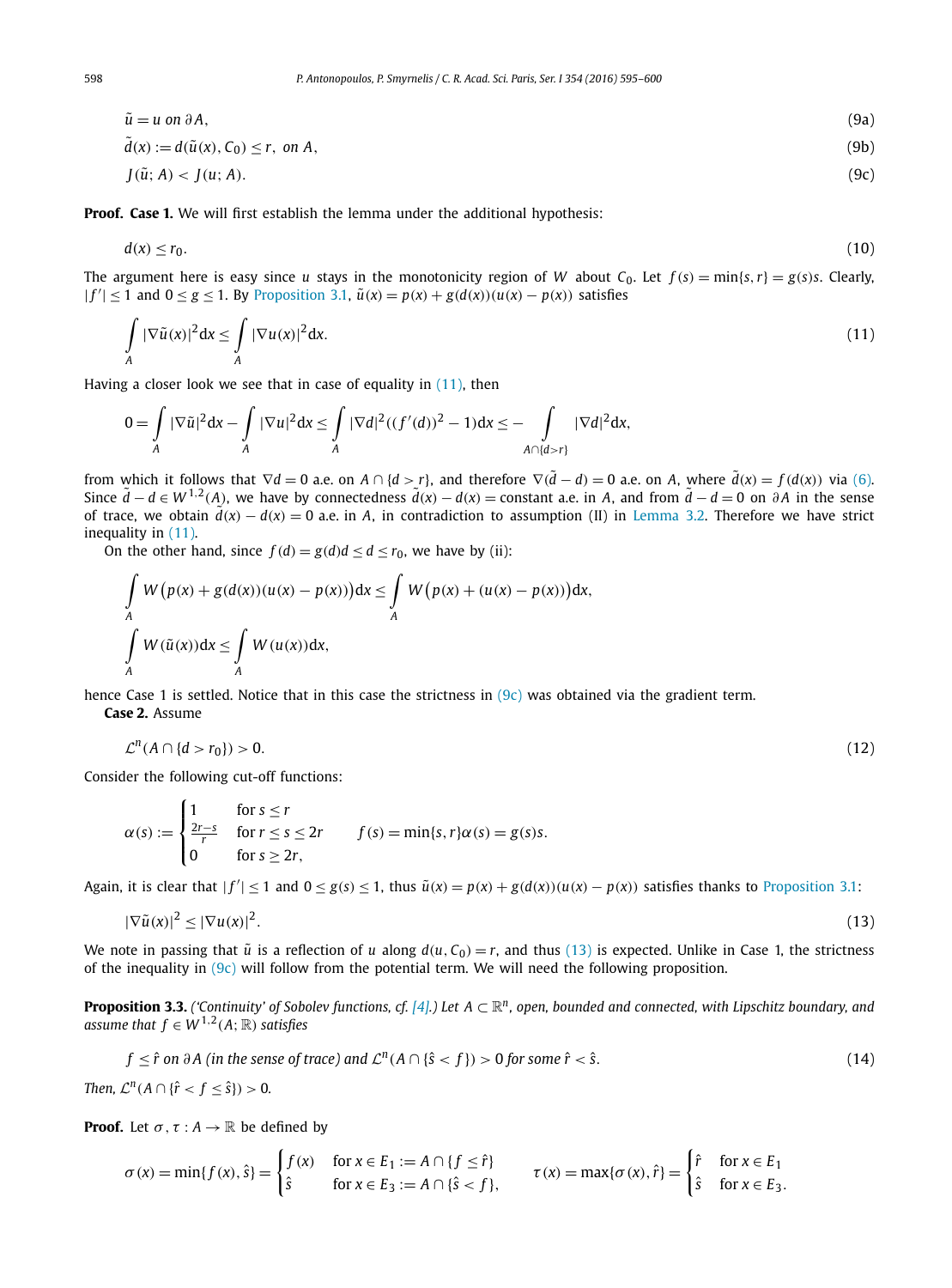<span id="page-4-0"></span>Suppose, for the sake of contradiction, that  $\mathcal{L}^n(A \cap {\{\hat{r} < f \leq \hat{s}\}}) = 0$ . Therefore,  $\tau$  is a step function. Thus  $\nabla \tau = 0$  a.e. in *A*. On the other hand,  $\sigma$ ,  $\tau$  are in  $W^{1,2}(A;\mathbb{R})$  (cf. [8, p. 130]). This and the connectedness of *A* imply that  $\tau \equiv$  constant (cf. [7, p. 307]). Hence  $\tau = \hat{s}$  since  $\mathcal{L}^n(E_3) > 0$ . It follows that  $\mathcal{L}^n(E_1) = 0$  and  $f > \hat{s}$  a.e. in A. Thus,  $f \geq \hat{s}$  on  $\partial A$  in the sense of trace, which is contradicting  $(14)$ . The proof is complete.  $\Box$ 

Conclusion: Let  $\epsilon > 0$  such that  $W(u) > 0$  on  $r_0 \leq d(u, C_0) \leq r_0 + \epsilon$ . We define the sets

$$
E_1 := A \cap \{d \leq r_0\}, E_2 := A \cap \{r_0 < d \leq r_0 + \epsilon\}, E_3 := A \cap \{d > r_0 + \epsilon\}.
$$

From [\(12\),](#page-3-0) we obtain that in the event that  $\mathcal{L}^n(E_2) = 0$ , then necessarily  $\mathcal{L}^n(E_3) > 0$ . But  $d < r < r_0$  on  $\partial A$ , hence by [Proposition 3.3:](#page-3-0)

$$
\mathcal{L}^n(E_2) > 0. \tag{15}
$$

Therefore, (15) holds under any circumstances. On  $A \cap \{0 \le d \le 2r\}$  we have:

$$
W(\tilde{u}(x)) = W(p(x) + g(d(x)(u(x) - p(x))) \le W(p(x) + (u(x) - p(x))) = W(u(x)),
$$

since  $g(d)d = f(d) < d < 2r < r_0$ . On the other hand, on  $A \cap {d > 2r}$  we have  $0 = W(\tilde{u}(x)) < W(u(x))$ , while on E<sub>2</sub>:  $0 = W(\tilde{u}(x)) < W(u(x))$ . Therefore, we have  $J(\tilde{u}; A) < J(u; A)$  and the proof of [Lemma 3.2](#page-2-0) is complete.  $\Box$ 

Now the proof of [Theorem 1.2](#page-1-0) is straightforward.

**Proof of [Theorem 1.2.](#page-1-0)** We proceed by contradiction. So suppose that [\(3\)](#page-1-0) does not hold, hence  $\mathcal{L}^n(A \cap d(v(x), C_0) > r) > 0$ . But this contradicts the minimality of *v* by [Lemma 3.2.](#page-2-0) Thus [\(3\)](#page-1-0) holds. Next, suppose [\(4\)](#page-1-0) holds and notice that  $d^2 = d^2(v, C_0)$ satisfies

$$
\Delta(d^2)(x) = 2d(x)\langle \nabla d(x), \nabla W(v(x))\rangle + \sum_{i=1}^n D^2(d^2)(v(x))(v_{x_i}(x), v_{x_i}(x)) \ge 0,
$$

for every  $x \in A$  such that  $0 < d(v(x), C_0) \le r_0$ , thanks to Hypothesis (ii) on W, to the convexity of the function  $u \to d^2(u, C_0)$ in the complement of  $C_0$ , and to the fact that the minimizer *v* solves system [\(1\).](#page-0-0) By the strong maximum principle, it follows that  $d(v, C_0)$  is constant in A. In addition, if  $C_0$  is strictly convex, then the function  $u \to d^2(u, C_0)$  is strictly convex in the complement of *C*0. This implies that

$$
\Delta(d^2)(x) \ge \epsilon |\nabla v(x)|^2, \ \forall x \in A: \ 0 < d(v(x), C_0) \le r_0,
$$

for some  $\epsilon > 0$ . Thus,  $\nabla v \equiv 0$  since  $d(v, C_0)$  is constant, and as a consequence v is constant in *A*.  $\square$ 

**Proof of [Theorem 1.3.](#page-1-0)** First we note that if in [Lemma 3.2,](#page-2-0) specifically in condition (I), one replaces  $\partial A$  with  $\partial_D A$ , then the same conclusion [\(9\)](#page-3-0) holds, where *∂ A* is now replaced with *∂<sup>D</sup> A*. The argument is completely unaltered. Similarly, in [Proposition 3.3,](#page-3-0) *∂ <sup>A</sup>* is replaced with *∂<sup>D</sup> <sup>A</sup>*, without change in the proof. The proof of [Theorem 1.3](#page-1-0) is complete. ✷

#### **Acknowledgements**

Panayotis Smyrnelis was partially supported by Fondo Basal CMM-Chile, FONDECYT postdoctoral grant No. 3160055, and through the project PDEGE Partial Differential Equations Motivated by Geometric Evolution, co-financed by the European Union European Social Fund (ESF) and national resources, in the framework of the program Aristeia of the Operational Program Education and Lifelong Learning of the National Strategic Reference Framework (NSRF).

#### **References**

- [1] N.D. Alikakos, G. Fusco, A maximum principle for systems with variational structure and an [application](http://refhub.elsevier.com/S1631-073X(16)30032-2/bib616C696B616B6F732D667573636Fs1) to standing waves, J. Eur. Math. Soc. 17 (7) (2015) [1547–1567.](http://refhub.elsevier.com/S1631-073X(16)30032-2/bib616C696B616B6F732D667573636Fs1)
- [2] S. Baldo, Minimal interface criterion for phase transitions in mixtures of [Cahn–Hilliard](http://refhub.elsevier.com/S1631-073X(16)30032-2/bib62s1) fluids, Ann. Inst. Henri Poincaré 7 (2) (1990) 67–90.
- [3] J.M. Ball, E.C.M. Crooks, Local minimizers and planar interfaces in a [phase-transition](http://refhub.elsevier.com/S1631-073X(16)30032-2/bib62616C6Cs1) model with interfacial energy, Calc. Var. Partial Differ. Equ. 40 (3–4) (2011) [501–538.](http://refhub.elsevier.com/S1631-073X(16)30032-2/bib62616C6Cs1)
- [4] H. Brézis, Functional Analysis, Sobolev Spaces and Partial Differential Equations, Universitext, [Springer-Verlag,](http://refhub.elsevier.com/S1631-073X(16)30032-2/bib6272657A6973s1) New York, 2011.
- [5] R.G. Casten, C.J. Holland, Instability results for [reaction-diffusion](http://refhub.elsevier.com/S1631-073X(16)30032-2/bib63617374656Es1) equations with Neumann boundary conditions, J. Differ. Equ. 27 (1978) 266–273.
- [6] L.C. Evans, A strong [maximum](http://refhub.elsevier.com/S1631-073X(16)30032-2/bib6576616E7330s1) principle for parabolic systems in a convex set with arbitrary boundary, Proc. Amer. Math. Soc. 138 (9) (2010) [3179–3185.](http://refhub.elsevier.com/S1631-073X(16)30032-2/bib6576616E7330s1)
- [7] L.C. Evans, Partial Differential Equations, second edition, Graduate Studies in Mathematics, vol. 19, American [Mathematical](http://refhub.elsevier.com/S1631-073X(16)30032-2/bib6576616E73s1) Society, 2010.
- [8] L.C. Evans, R.F. Gariepy, Measure Theory and Fine [Properties](http://refhub.elsevier.com/S1631-073X(16)30032-2/bib6576616E732D67617269657079s1) of Functions, CRC Press, Boca Raton, FL, USA, 1992.
- [9] R.V. Kohn, P. Sternberg, Local minimisers and singular [perturbations,](http://refhub.elsevier.com/S1631-073X(16)30032-2/bib6B737465726Es1) Proc. R. Soc. Edinb., Sect. A 111 (1–2) (1989) 69–84.
- [10] H. Matano, [Asymptotic](http://refhub.elsevier.com/S1631-073X(16)30032-2/bib6D6174616E6Fs1) behavior and stability of solutions of semilinear diffusion equations, Publ. Res. Inst. Math. Sci. 15 (2) (1979) 401–454.